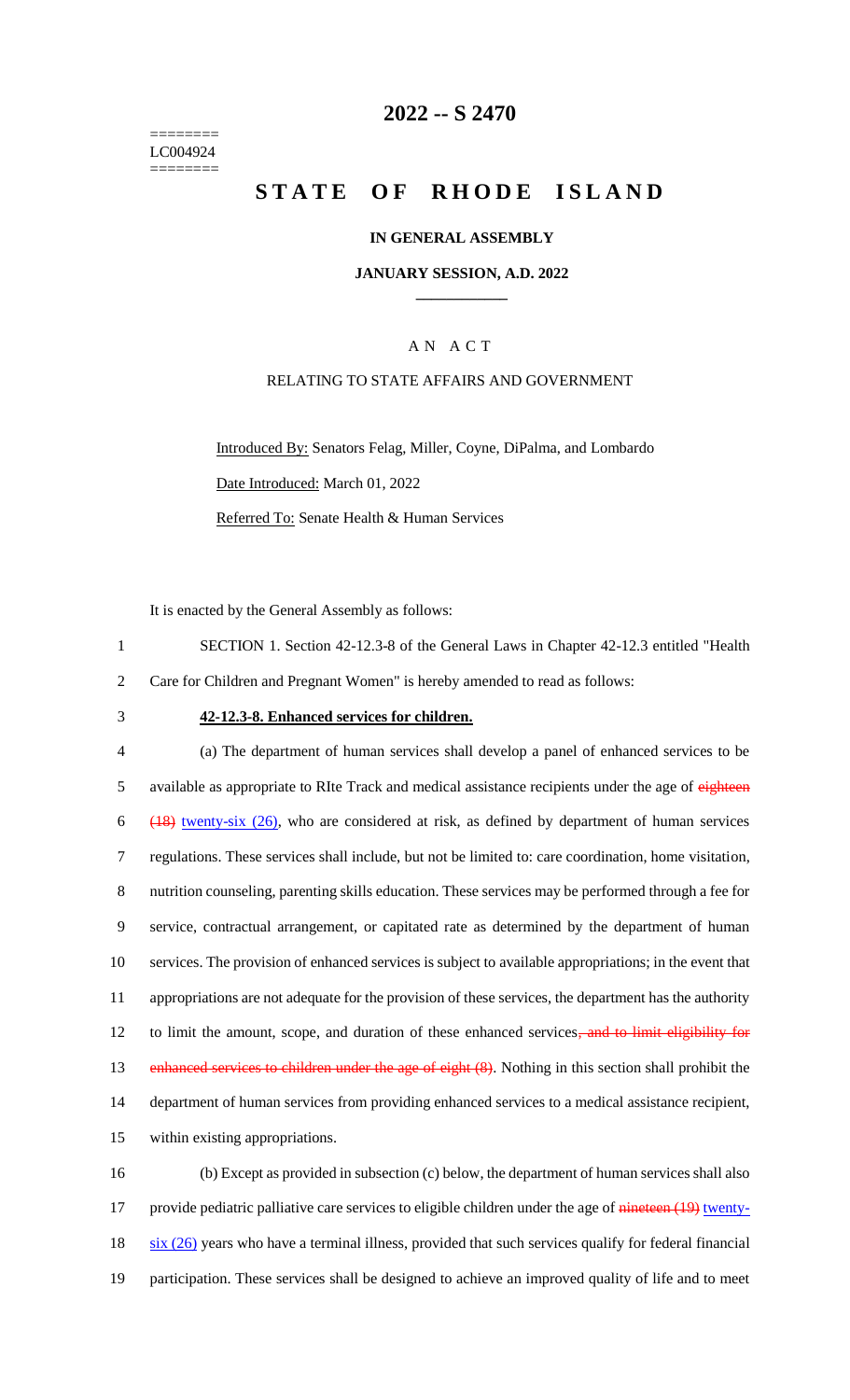the physical and emotional needs experienced by the patient during the course of the terminal illness and death. The services offered shall be determined by the department and may include, but are not limited to, consultations for pain and symptom management, case management and assessment, social services, counseling, volunteer support services, and respite services. The services shall be provided by licensed health care facilities that meet the criteria established by regulations promulgated by the department. The department is further authorized to establish limits on the services provided under this section.

 (c) The department shall be the payor of last resort with respect to services provided under 9 subsection (b) above. With respect to children under the age of nineteen (19) twenty-six (26) years who are covered by an individual or family health insurance plan or program that provides payment in whole or in part for the type of pediatric palliative health care services listed in subsection (b) above, the department shall coordinate benefits with these primary payors, and provided further that payments by the department shall be in accordance with the department's fee schedules.

SECTION 2. This act shall take effect upon passage.

======== LC004924 ========